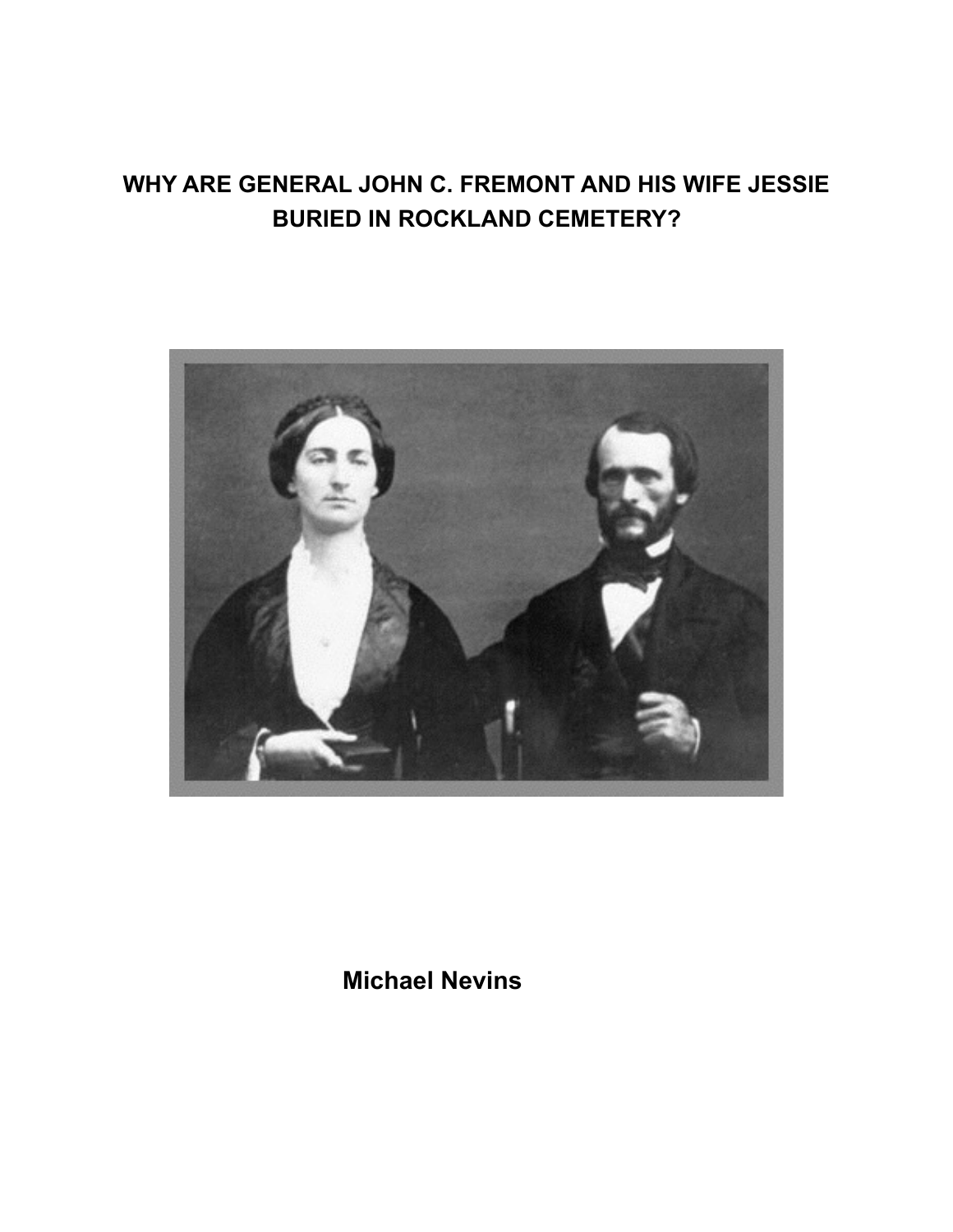In a relatively obscure cemetery in the hamlet of Sparkill, N.Y., located on the peak of Mount Nebo far above Piermont, lie the remains of two of the most remarkable personalities of 19th century America, Major General John Charles Frémont (1813-1890) and his wife Jessie Benton Frémont (1824-1902.) But why are they there?

# **LORD'S CEMETERY**

Rockland Cemetery was established in 1847 by Eleazar Lord (1787-1871): financier, church deacon, author and the first president of the New York and Erie Railroad. Lord had married Elizabeth Pierson, daughter of Ramapo industrialist Jeremiah H. Pierson, in 1824. After bearing nine children, she died of consumption (?and exhaustion) in 1835 and soon afterward Eleazar took a second wife and in 1836 the newlyweds moved to the small village on the Hudson then known as Taulman or Tappan Landing. Their stone mansion, known to locals as "The Castle," had a magnificent view of the Hudson River and beyond. Directly below was the bustling village that Lord named Piermont; the name being a conjunction of the mountain and the pier that he had built nearly a half mile out into the river so trains from the West could transfer produce and passengers to and from ships from lower Manhattan.

In addition to being a rail/water hub as the eastern terminus of the railroad, Lord's ambitious plans for the village included making it a final resting place for wealthy people whose remains could be transported to Piermont either by rail or ship. In 1847 when Eleazar established Rockland Cemetery just above his Castle, he hoped that it would become the largest cemetery in the country. The property included one of the highest points on the Palisades, rising more than 680- feet above the Hudson. This corresponded to the onset of a cultural phenomenon in mid-19th century America, sometimes referred to as the "rural cemetery movement. (Indeed, Nyack's Oak Hill Cemetery was incorporated in 1848.)

Eleazar Lord had begun purchasing parcels of land in Piermont as early as 1833, and on November 1, 1847 he sold 180 acres for \$7,500 on the summit and west and south slopes of Clausland Mountain (Mount Nebo) to the four Trustees of the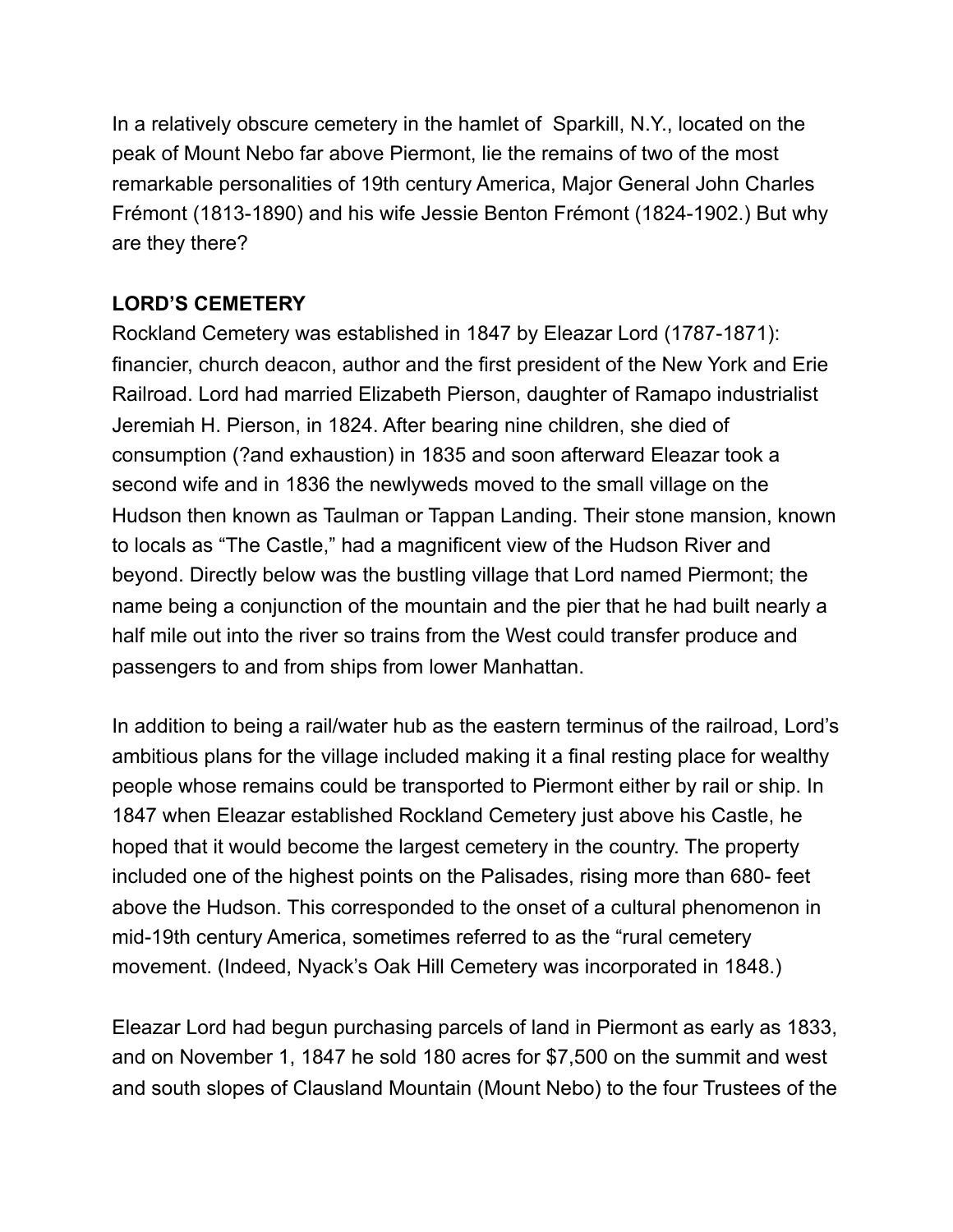Rockland Cemetery Association. (Vice-President of the corporation was Dr. Willard Parker, a famous surgeon in New York City during the mid-19th century.) In May 1848 the cemetery's trustees "gratified with the great interest that has been awakened on the subject of their enterprise" prepared a circular in which they described their plans "to beautify and adorn their grounds in such a manner as to make the place in a very short time one of the most delightful and picturesque cemeteries in the world."

 *It must be remembered that the grounds are now in almost a wild and uncultivated state, and that a few thousand dollars expended there will open pleasant roads, turn the hills into beautiful plats, and create the most delightful place for the burial of the dead. It is therefore to the future that we point, in directing the attention of the public to this enterprise; and we believe that all who have visited the Rockland Cemetery must admit, that it possesses as much natural beauty as any other cemetery in our country. Indeed, its location and scenery are unequaled. But to compare it at present with beautiful Greenwood, Mount Auburn, Laurel Hill, or Mount Hope, upon each of which tens of thousands of dollars have been expanded, would be like comparing an uncut diamond with a polished brilliant. The question must not be, "Does it shine now?" but it should be, "Has it an intrinsic value? Can it be made beautiful?"* 

The Trustees concluded, "What objection can there be now to going 23 miles to find a quiet, safe retreat, when within five years it may be reached in 30 minutes. And suppose, as now, it should take an hour and a half, at a cost of 25 cents to go to Piermont, what objection is that when compared with its advantages?" "Receiving tombs" would be provided in different sections of New York City for temporary deposits of remains until the weather, or the convenience of friends will permit a removal to the cemetery." Special travel arrangements with the Erie Railroad Company would charge a fare of 25 cents to Piermont, while opening, closing and sodding a grave for an adult (including the hearse) would be \$2.50, "considerably less than internments in any cemetery or vault in or about New York City." Moreover, some good lots would be set apart for those unable to pay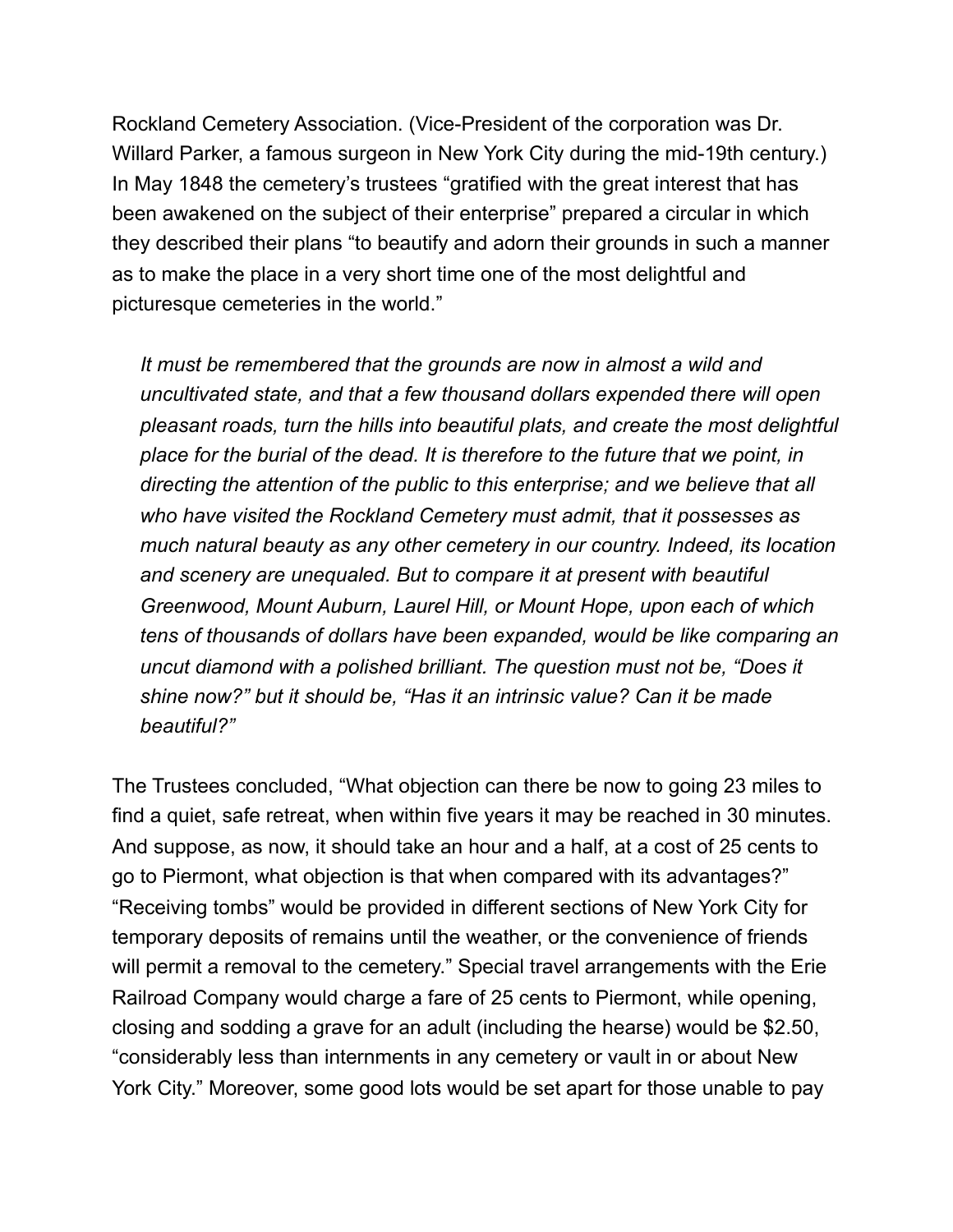for them: "Affection is not peculiar to the wealthy, and the poor man may here become a freeholder, and be buried upon his own ground, with his family beside him." An elaborate opening ceremony was held, "a large concourse of people about 1,500 of whom went up from this city" attended, and the enterprise was under way. But the grandiose plans never materialized.

Eleazar Lord was granted 500 certificates for cemetery lots, but in 1862 when the New York and Erie railroad rerouted south to New Jersey and the local economy began to fail, he started to sell off portions. (By 1867 140 deeds listed him as the seller.) In effect, Eleazar Lord became "land poor" and in order to protect his holdings from foreclosure, he turned over much of his property to his daughter Sarah and her husband William Henry Whiton (Appendix 1.)

Eleazar Lord spent the last 35 years of his life in Piermont (Appendix 2) but as the village gradually reverted to its former backwater status, his fortune dwindled during times of economic instability, natural disasters and labor riots. When Lord died on June 3, 1871 at age 83, an obituary in the *New York World* stated, "In his prime he was at once the elegant gentleman, the accomplished scholar, the upright businessman, the liberal giver, the successful projector of comprehensive schemes for the public good." After Eleazar Lord's death, the Whitons placed an ad "to let the Castle with the privilege of purchase" but since there were no takers, the Whitons moved in themselves and remained until they finally sold the property in 1890. Although Lord's family and other local notables would be buried in the cemetery, the grounds became dilapidated and sale of burial plots almost ceased.

In 1889 a new Rockland Cemetery Improvement Company was incorporated with Lord's son-in-law William Whiton serving as Secretary-Treasurer. Fifty thousand dollars was raised for internal improvements and an illustrated promotional booklet extolled "the superior advantages presented to those who desire beautiful resting places for their dead." It contained this description of the origin of Rockland Cemetery: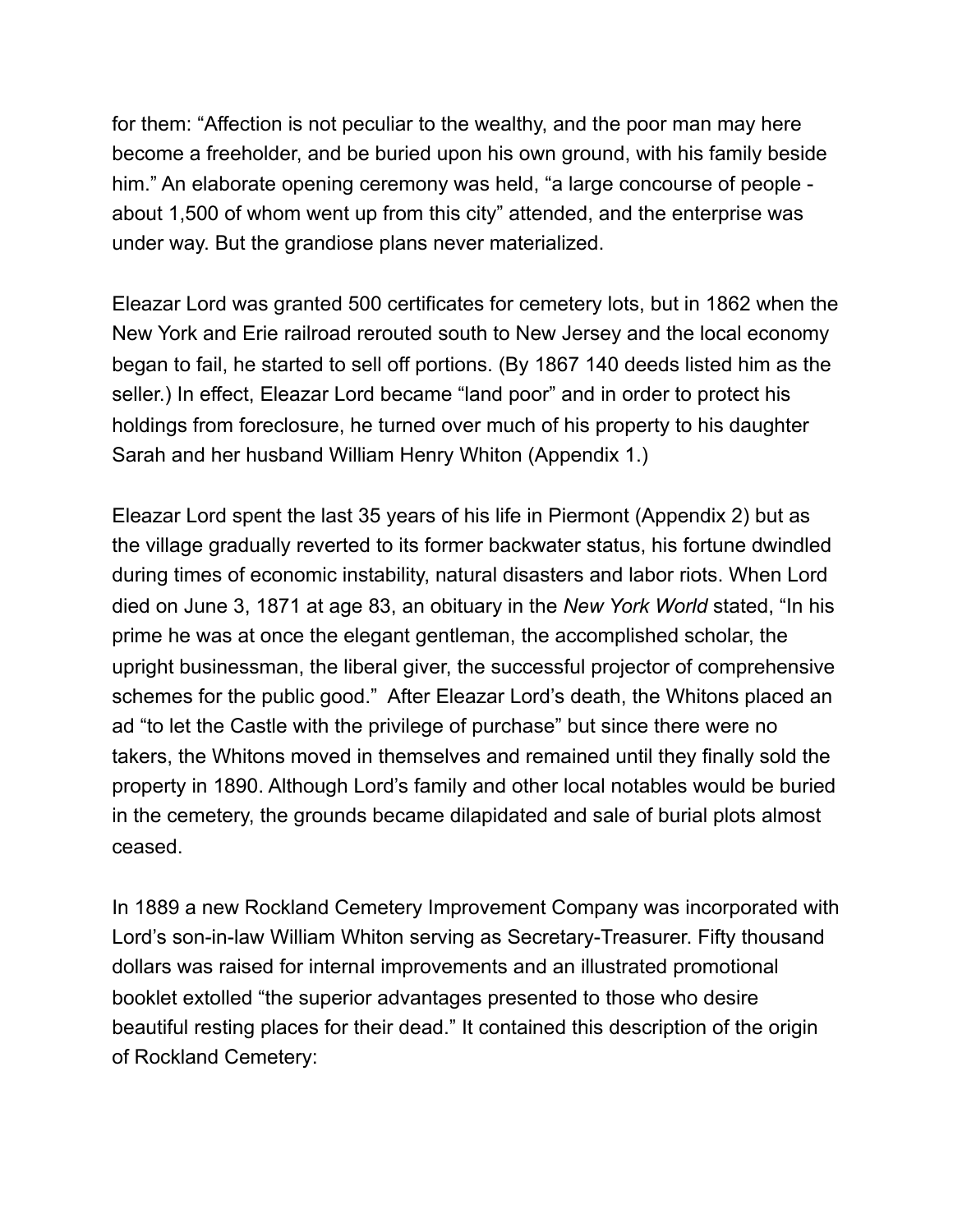*Many years since, it so happened that a regular rural burial-place was laid out by Act of the Legislature of New York on a beautiful mountain slope of forestcovered ground facing to the south and adjoining the Hudson River and the Sparkill, the latter coming down behind the Palisades, the place selected for such cemetery being twenty-four miles from New York City, and on the west side of the river.* 

But once again the Trustees ambitious plans bogged down as they became embroiled in controversy with an inefficient and dishonest general manager of the cemetery whose dismissal was followed by long and bitter litigation, and the Rockland Cemetery gradually settled back to obscurity. Before proceeding further, some background information about General John C. Frémont and his wife Jessica is in order.

## **THE PATHFINDER**

John Charles Frémont was the illegitimate child of a Virginia aristocrat and a working-class French immigrant. He was a controversial figure whose life has been extensively chronicled. He made his name exploring the West and experienced a succession of public triumphs and humiliations. Historian Allan Nevins summarized Frémont's life as "one of the stormiest, the most erratic, and the most adventurous of American careers…abounding in almost melodramatic alterations of good and bad fortune." Jessie put it more simply but no less dramatically; when asked what was the outstanding facet of her husband's life, she replied, "From the ashes of his campfires have sprung cities."

Between 1842 and 1854 Frémont led five major expeditions to the American West exploring mountain passes and water routes to enable rail links. Guided by Kit Carson, he mapped the Oregon Trail, was among the first white men to see Lake Tahoe, described San Francisco's sea approach as "The Golden Gate" and made a fortune when gold was found on his ranch near Monterrey. In 1846 he was appointed Military Commandment of California during the war with Mexico which ended with California permanently in the possession of the United States. As Civil Governor of the territory he tended to be autocratic and arrogant and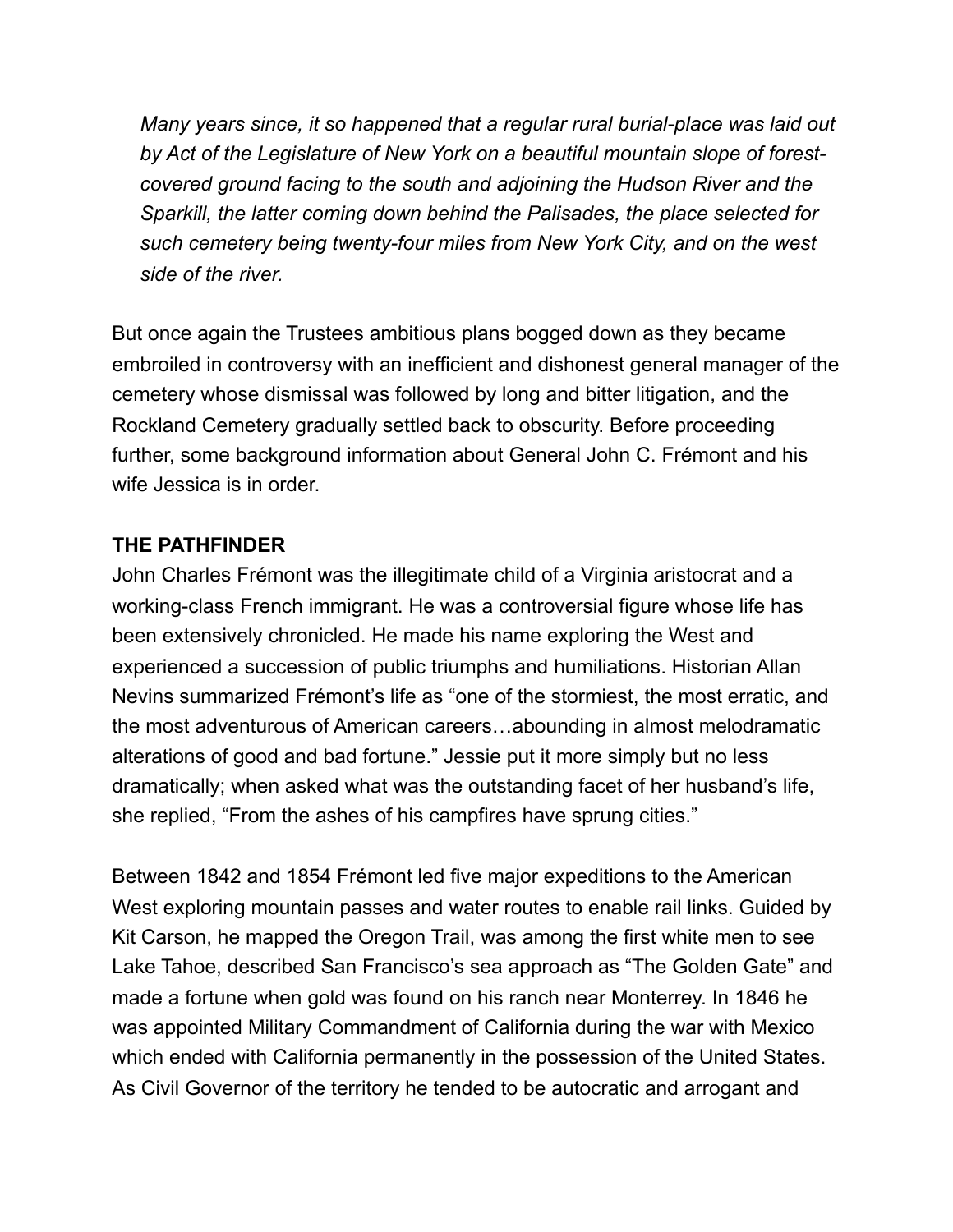after a dispute with other officers was relieved of his command and courtmartialed for insubordination - after only three months on the job. Although reinstated by President Polk he resigned from the Army in 1848 and later served as United States Senator from California for six months in 1850-51.

Jessie Benton was the only daughter of the formidable Senator Thomas Hart Benton of Missouri (the famous painter of the same name was a younger distant relative). He treated her like a son and she grew up in Washington DC, well educated, rebellious, vivacious, ambitious. She adored her father but also her dashing husband, eleven years older, whom she met when she was fifteen. Senator Benton had opposed the romance of his young daughter with the ill bred explorer-soldier but after they eloped and married, when she was only 17, at his ailing wife's insistence, he became reconciled to the match. Although their marriage endured for a half century, John was often away and there were rumors of his infidelities. However, she remained loyal - at least that was the public face she showed - and used her considerable writing talent to describe her husband's adventures and helped to formulate his ideas. Jessie's colorful reports of her husband's adventures in the Rocky and Sierra Mountains - including tales of starvation and possible cannibalism - captured the imagination of readers in the East and introduced them to new opportunities in the West - what came to be known as "Manifest Destiny."

#### **THE ELECTION OF 1856**

Although a political novice, Frémont was nominated as the new Republican Party's first presidential candidate.The election that year was hotly contested among three parties. The relatively moderate Democrats led by incumbent President James Buchanan were opposed by two new splinter groups. The Native American Party, popularly known as "The Know Nothings," who opposed immigration by Germans and Irish Catholics, nominated former President Millard Fillmore. The Republicans opposed slavery in new border states and selected Frémont, a staunch abolitionist who was popularly known as "The Pathfinder" in deference to the 1840 novel by that name written by James Fenimore Cooper. Combined, the two new parties attracted more votes than the Democrats but the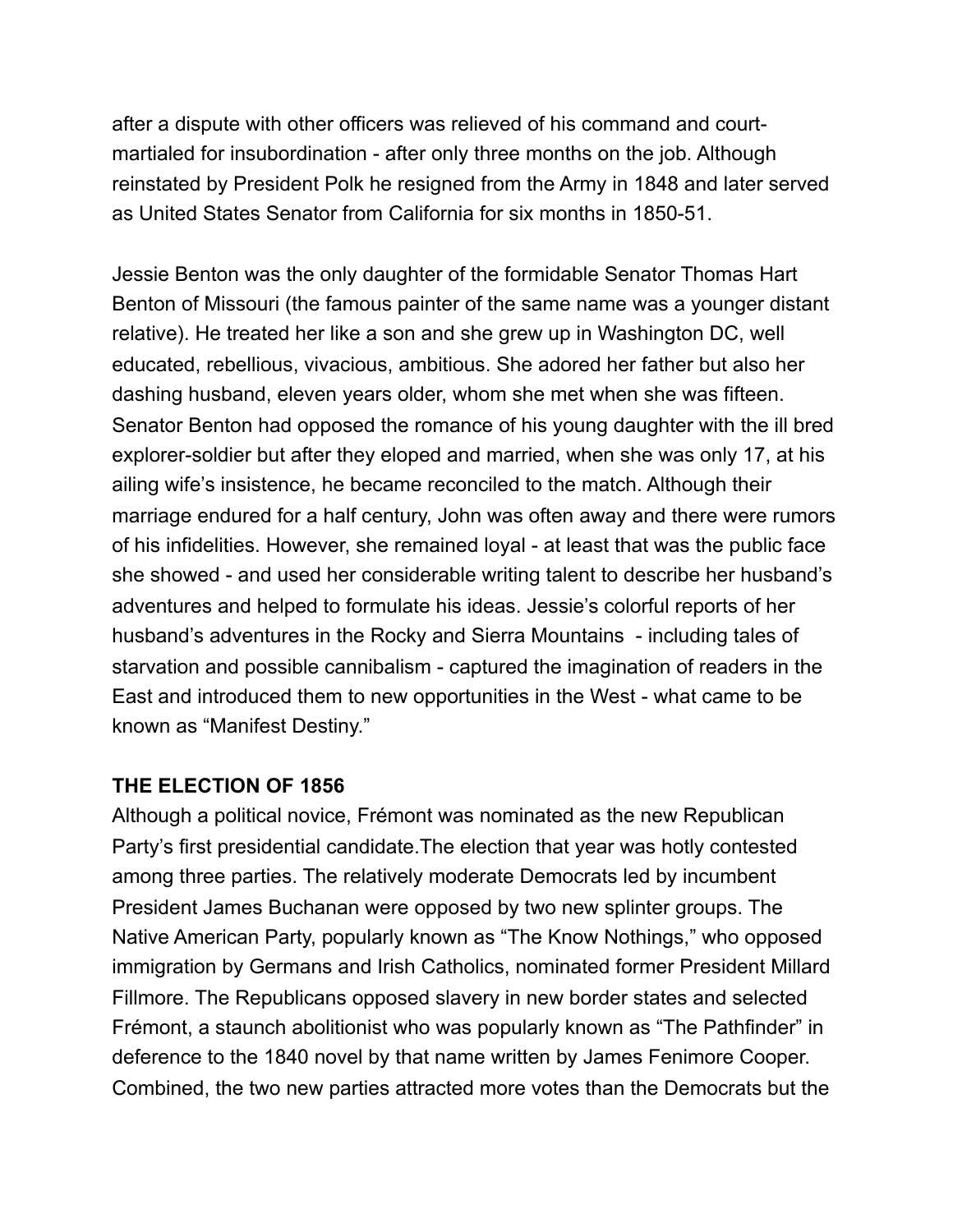latter prevailed: Buchanan had 1,838,169 votes; Frémont 1,341,264 and Fillmore 873,053. Frémont might have won had he not refused the support of southern states which demanded that he endorse the institution of slavery.

In those days, it wasn't customary for presidential candidates to personally campaign and Frémont was content to remain in his Manhattan apartment while, in effect, his politically savvy wife served as his campaign manager. In the election of 1856 Senator Benton supported the Democrat Buchanan but Jessie Benton Frémont had her own loyal following; some called her "Our Jessie" or "General Jessie" and a popular campaign slogan was "Fremont and Jessie too." Indeed, sometimes John's name was left out altogether - as in "Jessie for the White House."

# **EMANCIPATION OF SLAVES**

In September 1861 President Lincoln appointed John Frémont to command the Western Military Department In his biography of Ulysses Grant, Ron Chernow described Frémont's penchant for fancy uniforms, how he "strutted about with monarchial airs, a Praetorian Guard of foreign mercenaries clad in pretentious uniforms, many stalked by rumors of corruption." Whereas Grant considered Frémont to be a self-promoter, Frémont was impressed that the new brigadiergeneral "was of unassuming character, not given to self-elation, of dogged persistence and of iron will" and appointed him to lead Union forces in southern Missouri and Illinois. Inclined to follow his own instincts without consultation, now Frémont had the authority to implement his abolitionist views and after unilaterally declaring martial law, issued a proclamation confiscating property and freeing the slaves, if any, of all owners in Missouri who refused to swear allegiance to the Union.

This was politically unwise for it would compromise the loyalty of border states, but anti-slavery elements in the North were jubilant; Frémont became a symbol, his name representing the crusade to abolish slavery. Historians suggest that he issued the proclamation merely as a war measure with little thought of its effect beyond Missouri. No doubt Lincoln was sympathetic in concept, but he was more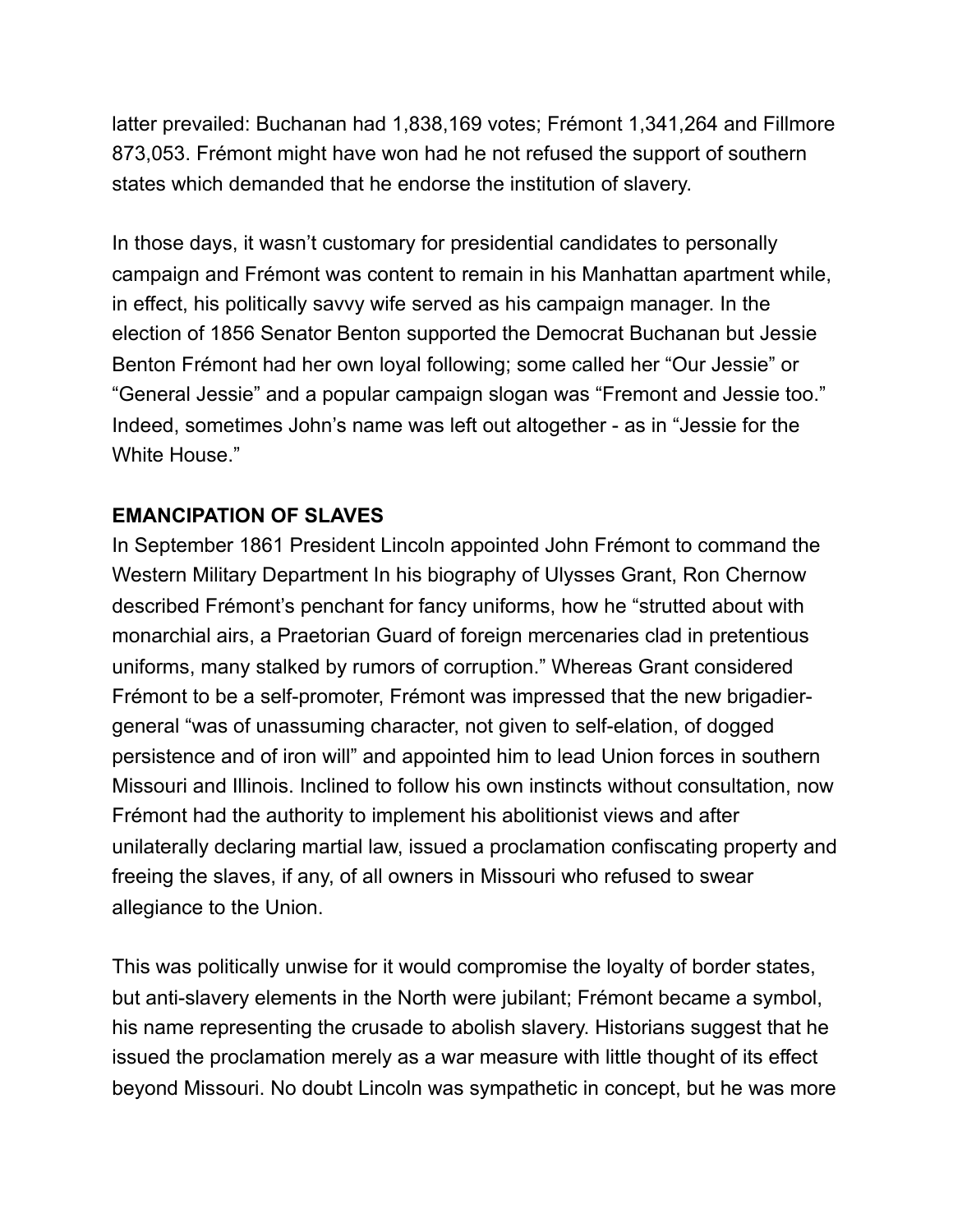concerned with the political impact. When Frémont refused the President's request that he rescind the order, Lincoln overruled him and after several months of intrigue, The Log Splitter relieved The Pathfinder from his army post. But first there was a bizarre meeting between Jessie and Lincoln.

Jessie Frémont relished her active role working intimately with her husband. Even in hard times she used to say, "I am like a deeply built ship. I drive best under a stormy wind." According to a contemporary, "She had a man's power, a man's education, and she did a man's work in the world…but her wonderful charm was purely feminine." But her outspokenness didn't impress the President. After an exhausting train ride from St. Louis the bedraggled Jessie went directly to the White House but found Lincoln in no mood to be conciliatory. Struggling to be polite he coldly told her, "The General should never have dragged the Negro into the war. It is a war for a great national object and the Negro has nothing to do with it." It just was not expedient to stir up more trouble over slavery at this time and, later, Lincoln remarked to an aid that Jessie was "quite a female politician." It was not meant as admiration. Abraham Lincoln's own Emancipation Proclamation, which freed some three million slaves, came roughly two years later in January 1863.)

For her part, Jessie recalled that Lincoln had dismissed her as a woman: "I felt the sneering tone and saw there was a foregone decision against all listening." Although she sometimes corresponded with suffragette leaders such as Susan B. Anthony, Jessie was not necessarily a proto-feminist. In the winter of 1865 when she was asked to sign a petition for woman's suffrage, Jessie refused: "Oh, no. I do not believe in suffrage for women. I think women in their present position manage men better." Later, when Susan B. Anthony requested a financial contribution, she replied, "I can not see the subject as you do." Nevertheless, she enclosed money for the cause.

#### **ITINERANTS**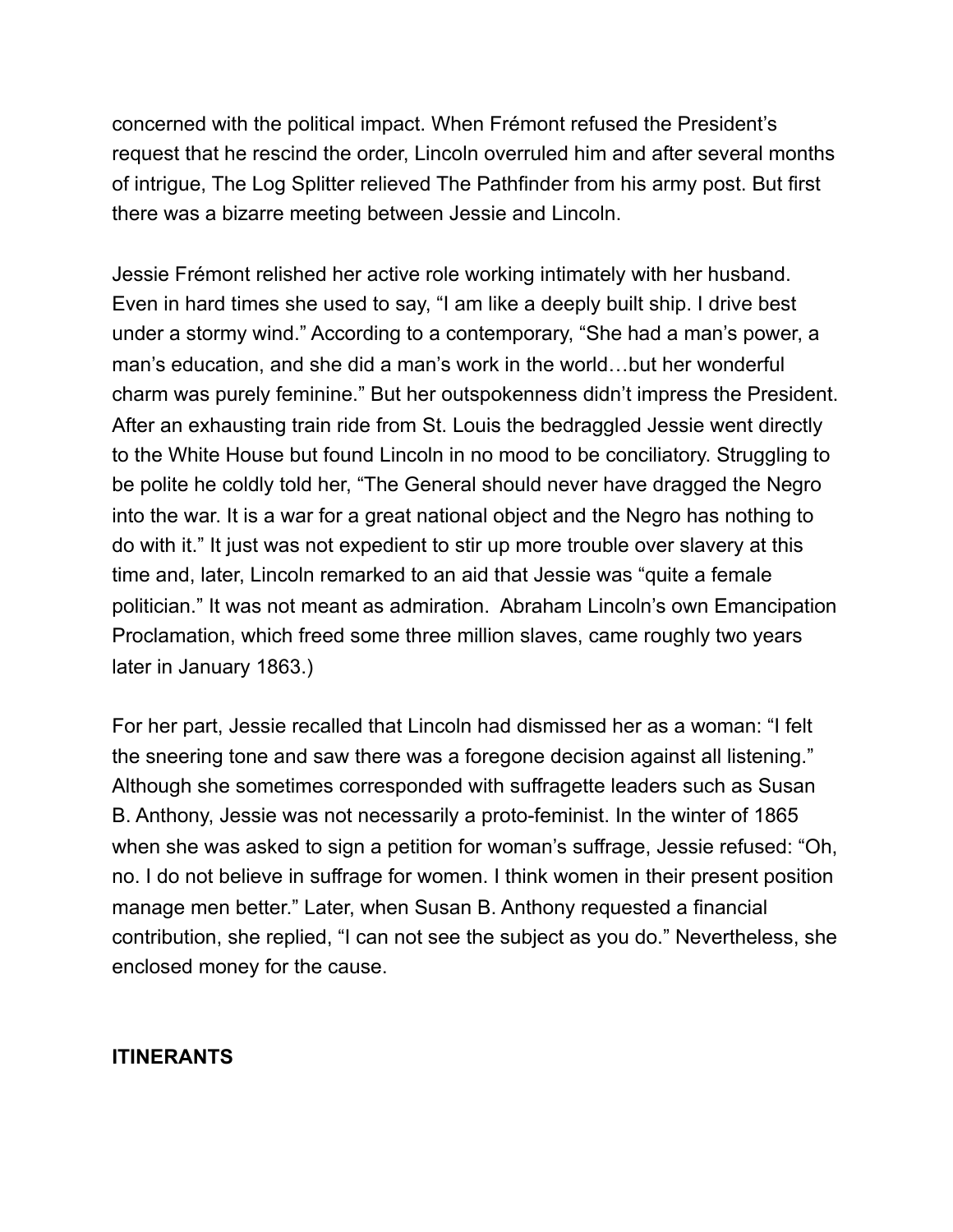After John's military career ended**, i**n 1865 the Frémonts purchased a large wooded estate in Sleepy Hollow, two miles north of Tarrytown. Jessie named it Pocaho and the couple spent some of their happiest times there. Although they maintained a winter apartment in Manhattan, she described Pocaho as their "true home." From there they could see across the river to their friends the Whiton's "Castle" high above Piermont. But in 1869 John Frémont's railroad empire collapsed, he was reduced to bankruptcy and in 1878 they were forced to sell Pocaho.

For the next two decades the Frémonts lived frugally in rented homes. For more than a year in 1882-3 they rented the Mesmer house in rural Suffern, N.Y. where Jessie puttered in the garden and tended the chickens and cow while her husband was away much of the time in Arizona and Mexico. Perhaps their friend Brigadier General John Fred Pierson who lived in Ramapo might have arranged for this brief stay in Rockland County. (General Pierson's father Henry L. Pierson was the brother of William Whiton's wife and as president of the Ramapo Manufacturing Company had provided the first iron rails for Eleazar Lord's New York & Erie Railroad.) Not only were the Whitons living nearby in Piermont, so was the Frémont's old friend the famed botanist John Torrey who summered in Palisades. Among Jessie's preserved letters are three that were written in Suffern: the first to her lawyer (April 21, 1882) - "after uprooting of my home" itemizing certain jewelry that she wished to be added as a codicil to her will; another was written to the famous reformer Dorothea Dix who had recently retired to spend her last years at Trenton State Hospital (see Appendix 3.) Years later the home that the Frémonts rented in Suffern was purchased by Mr. and Mrs. Thomas Ryan who donated it to the Sisters of Charity for the first Good Samaritan Hospital.

Jessie may have been content for a while in Suffern but confided to her daughter Nelly that she hoped to rent "a pretty flat in town" when/if one of their ventures paid off. By the summer of 1883 the Frémonts had moved to a furnished apartment at 218 West 59th Street overlooking Central Park and later that year, in order to save money, they moved again, this time to a furnished farm house at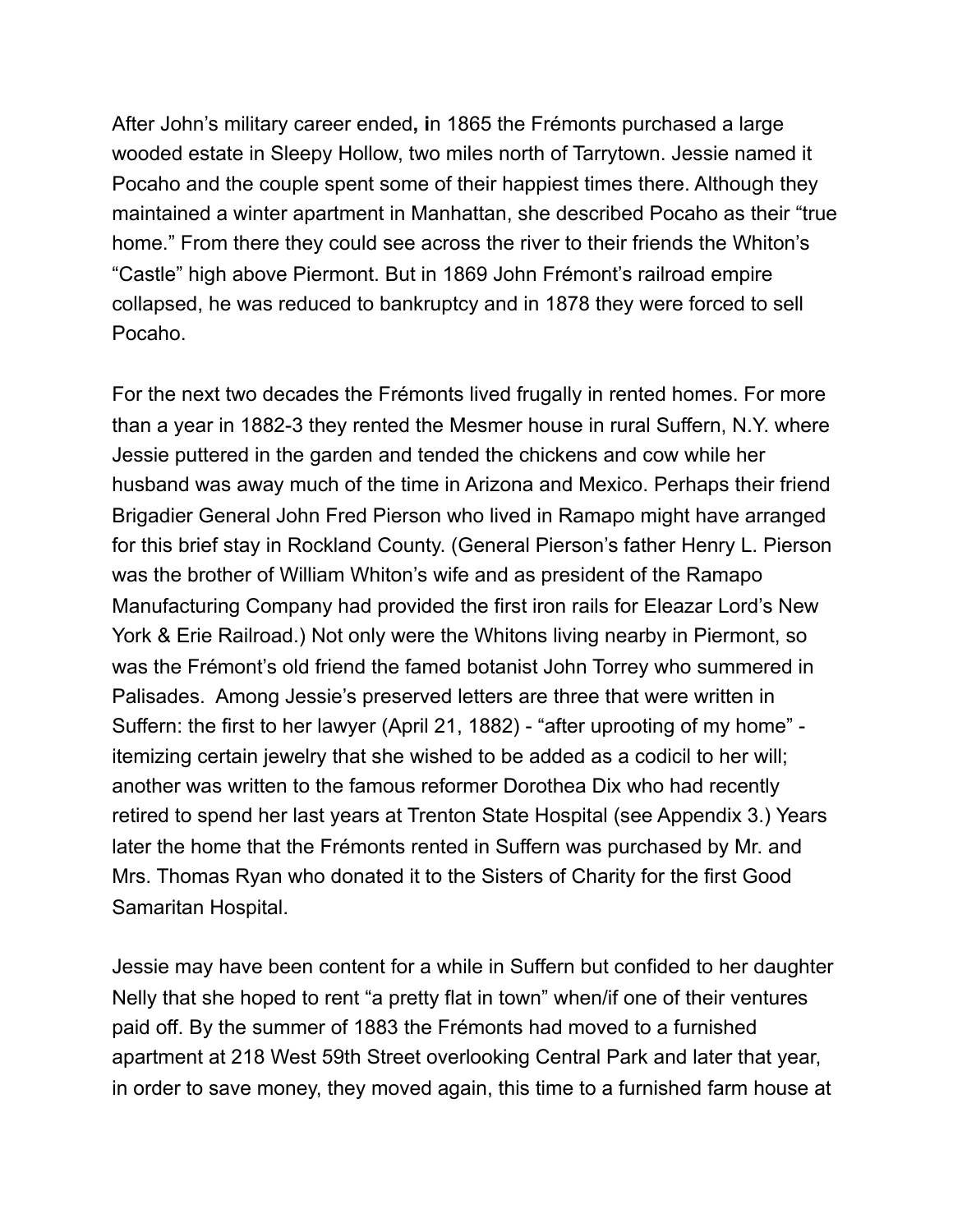New Brighton on Staten Island. During this low-point in their lives John frequently was absent trying to peddle mining schemes to investors. There had been a return of past glory when in 1878 President Hayes appointed him as governor of the Arizona Territory. The modest salary of \$2,000 a year was appreciated but in 1883 he resigned the position and rejoined Jessie on Staten Island. She wrote to a friend, "He tells me I am beautiful, but I tell him the truth. He looks young and rested, and as handsome as that day in '41 when I saw him swinging down the avenue in his new uniform." However, that probably was an inaccurate description. As Pamela Herr wrote in her biography of Jessie Benton Frémont:

 *Seventy years old in 1883, John was a beaten man. His dreams of restored fortune and fame had collapsed. He could no longer steadily support his family. Ashamed and humiliated, he retreated even more into himself. Though he depended on Jessie's love and comfort, he must have found it hard at times to face this strong, energetic, resourceful woman, who seemed to believe in him more than he did in himself.*

By May 1885 the Frémonts were back in Manhattan in a brownstone at 130 East 64th Street - "a philistine place…but, nonetheless, comfortable enough" - and by the next spring they had moved to Washington, D.C. When that one year lease expired, they retreated to a modest cottage at Point Pleasant on the New Jersey shore until, at last, the railroad magnate Collis Huntington generously provided train tickets which permitted return to southern California where Frémont still was revered as "The Conqueror of California." John was reluctant to receive charity, but Huntington graciously insisted saying, "You forget our road goes over your buried campfires and climbs many a grade you jogged over on a mule; I think we rather owe you this."

On Christmas eve, 1887, the Frémonts were met at the Los Angeles train station by a crowd of well-wishers; a newspaper account described John's "firm, erect military bearing" while Jessie was "a perfect woman, whose massive coils of snow-white hair are a veritable crown." Four months later, she wrote how perfectly well they both now felt: "How can one fail to regain health here…Open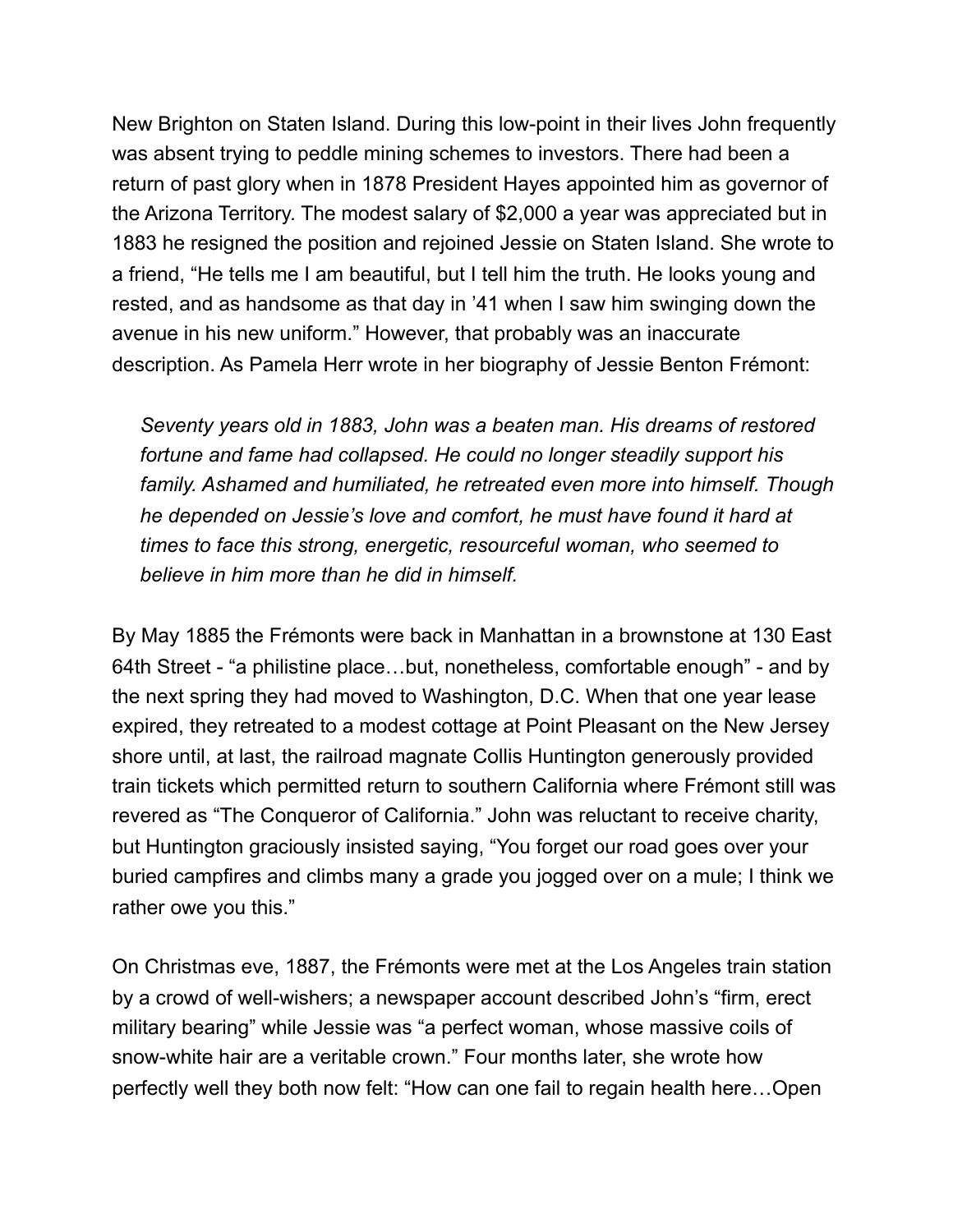windows, sunshine, orange blossoms, clover knee-deep, that makes an earthly Paradise." But while Jessie had returned to California for good, during John's remaining nearly two years of life, he would spend only six weeks in California during the summer of 1889.

## **THE END**

On July 13, 1890 John C. Frémont, on business in New York City and staying alone in a modest boarding house, suddenly took ill and within hours was dead, probably of a ruptured appendix. (He was attended by his close friend Dr. William J. Morton a prominent neurologist who soon would become famous as a pioneer in the use of X-rays. Years earlier Morton had treated Jessie's rheumatism with electrotherapy and cod-liver oil.) The next day President Benjamin Harrison proclaimed a national day of mourning with flags displayed at half-mast until after the funeral. Harrison described Frémont's career as having been "full of adventurous and useful discovery and of devoted and conspicuous service both in civil and military affairs. He opened the passes of the Rocky Mountains and gave value to his discoveries by aiding to create an American State on the Pacific Coast."

When William H. Whiton heard the news he wrote the following in his journal:

 *For many years General and Mrs. Frémont were counted among our dearest friends. On one of his visits at my house* [The Castle] *which overlooks his former house on the opposite side of the Hudson he said to us that when he died he hoped to be laid out in sight of it…When I heard of his death…I at once had the board of trustees of Rockland Cemetery called together and told them about it.* (For more on Whiton, see Appendix 4.)

John C. Frémont was placed in a plain pine box and clothed in an ordinary black suit, according to his request. A simple service was held at Trinity Church and then the coffin was placed in the church's Receiving Vault. What happened next was well described in an article written by Rockland historian Isabelle K. Savell for a commemorative rededication ceremony held in 1988 at the gravesite: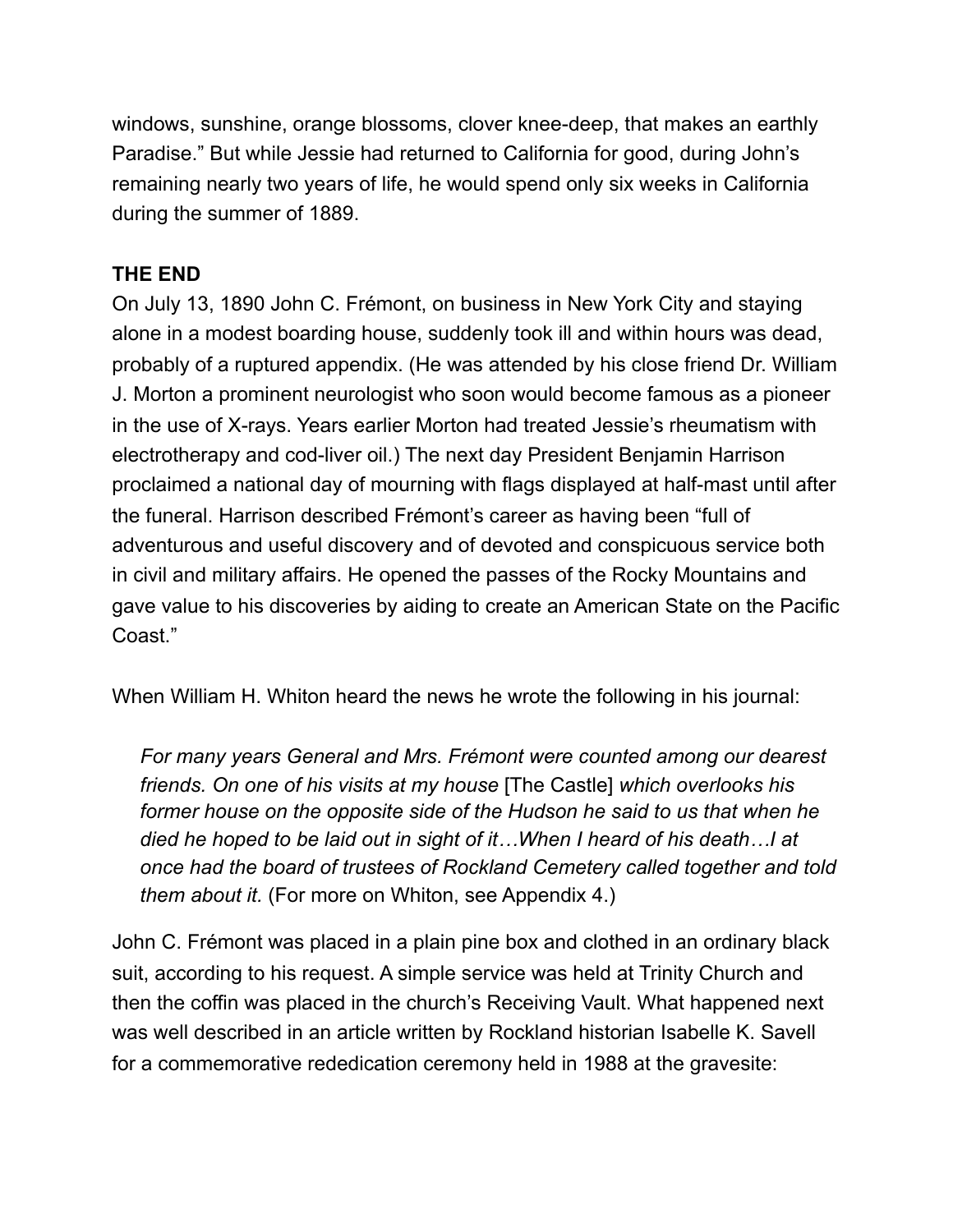*When in 1890 Whiton learned of Frémont's death in New York, he wrote to Jessie, offering to make a burial site available there* [Rockland Cemetery] to *the Frémont family. Jessie gratefully accepted. But almost at once the strife that swirled about Frémont throughout his life recommenced. The issue was a monument. Jessie wanted either the design suggested by a young California sculptor, Gutzon Borglum, or a simple monolith with cross proposed by J. Massey Rhind. But Frémont's old friends from the days of the conquest of California wanted something grandiose. The Associated Pioneers of the Territorial Days of California mounted a fund-raising drive for \$10,000 and a competition for a suitable memorial.* 

 *Meanwhile Frémont's body, with a miniature* [picture] *of Jessie enfolded in his hands, lay in the Trinity Church vault at 135th Street, New York until late 1890 when it was transferred to the vault at Rockland Cemetery. Four years later it was still awaiting interment. On September 26, 1894, Jessie wrote Whiton from California, beseeching him to lay the General to rest in the plot that had been offered them. Uncertain herself as to the conditions under which the burial site had been made available, she asked in a letter whether it were 'contingent upon a monument being raised there.' 'It grieves me,' she wrote, 'to think of the neglect of his dear remains…If the ground is really given for his interment, cannot his coffin be laid to rest there? In the open air, for sun and snows to fall on his grave, as he so often unflinchingly met them in his life of toilsome duty done…If possible, I would wish to be laid beside him…my daughter and myself should lie by him for he was first with both of us in life.'* 

Historian Pamela Herr provided additional detail:

 *A campaign had begun to bring his body to California for burial at Lone Mountain overlooking the Golden Gate. The idea 'has taken hold of Mother's heart,' Lilly said, '& its accomplishment would bring her sustaining strength… We want Father in this state - for every reason but of course the decision lies in other hands than ours.' When the state legislature was asked to fund the project, a vociferous group opposed it, charging Frémont was a false hero of California. Deeply wounded, unable to face more controversy, Jessie quickly*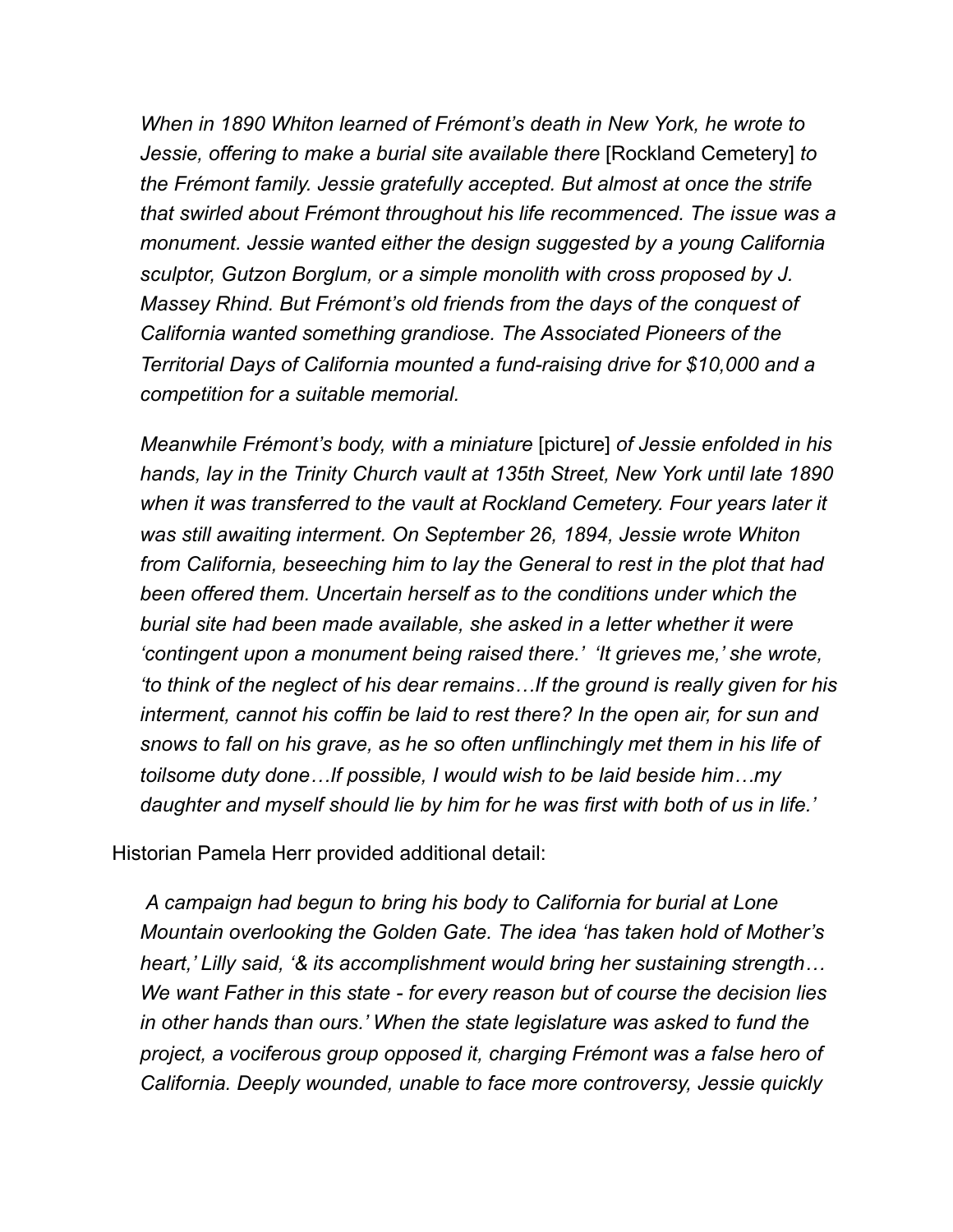*accepted the offer of a gravesite at Rockland Cemetery across the Hudson from Pocaho, 'where we shall all join him.'* 

From the above, it's evident that because there wasn't enough money to bring John "home" to California in proper style, his coffin remained in storage for eight months at Trinity Church until on March 13, 1891 it was moved to Rockland Cemetery where it remained unburied in their receiving vault for another three years and eight months! When the interment ceremony finally took place on November 22, 1894, a party of dignitaries came by train from New York to Sparkill and General Nelson A. Miles gave the eulogy praising Fremont not only as a pioneer of the West but a pioneer of the Abolitionist movement as well. While his wife remained in California, their son, John Charles Frémont, Jr. [then living in Ossining] represented the family. Jessie sent some California rose bushes to be planted on her husband's grave where, as she wrote, they "will weather the highest winds that blow down that beautiful, noble Hudson River."

Eight years later in a letter to a friend (January 16, 1902) that was written less than a year before her own death, Jessie expressed concern about the condition of the grave site that she'd never seen:

 *I understand his grave is quite overgrown with weeds and brambles….I have no money to attend to this grave. The General would be the last person to allow me to neglect the living for the dead. But if I get repayment for my property* [in San Francisco] *then I intend placing there a simple slab with* 

> *The Pathfinder Born January 21, 1813 Died June* [July] *13, 1890*

 *and fence in the enclosure which was deeded to me as a burial plot.*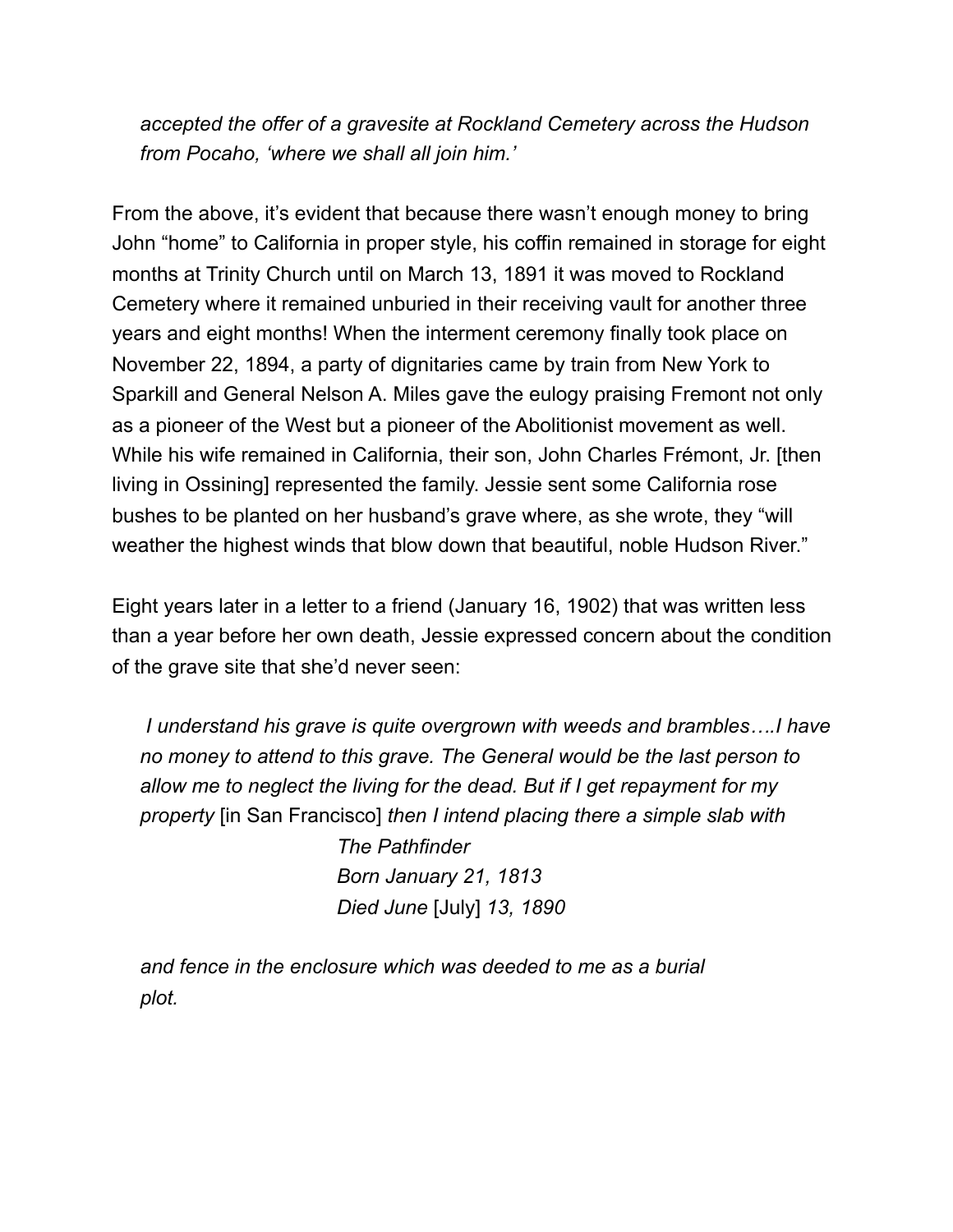Jessie Benton Frémont outlived her husband by a dozen years, much of that time in near poverty. Eventually, Congress passed a special bill granting her an annual widow's pension of \$2,000 and a group of wealthy women admirers raised nearly \$10,000 to purchase a large lot and build a spacious redwood home for her and daughter Lilly. Jessie wrote to a friend, "My house is charming. To tourists it is always pointed out as 'The Frémont House' and often Kodacked."

After Jessie died in 1902, her cremated remains were shipped to Rockland Cemetery to be reinterred next to her husband. In 1906 the state of New York placed a simple inscribed monument on the Fremont's grave and two years later Governor Charles Evans Hughes appropriated \$3,000 to erect a suitable monument. The Fremont's children had been consulted and several designs were rejected until prominent sculptor Roland Hinton Perry was selected. His completed monument was installed on the cemetery's highest slope in 1911 with no fanfare - and \$199.16 of unused funds were returned to the New York State treasury. In later years the monument was vandalized several times. Two bronze Mexican War mortars that originally were mounted at the base had been stolen, but in 1960 they were replaced when funds were collected after a ceremony at which two granddaughters of the Frémont's placed wreaths.

Historian Sally Denton described the Frémonts as a couple "whose power, politics and love shaped 19th century America." Although some detractors had depicted John as "a glory-seeking fraud and Jessie as a manipulative and overly ambitious shrew," Denton contended that the Frémonts were "casualties of one of the dirtiest smear campaigns in American politics."

 *At a moment when the nation was defining itself for the next century and a half, they shared a quixotic political and ideological vision of what America should be. Through all the disappointment and failure, some of their own making, some at the hands of fate, they remain steadfast in their commitment to one another and to their country.*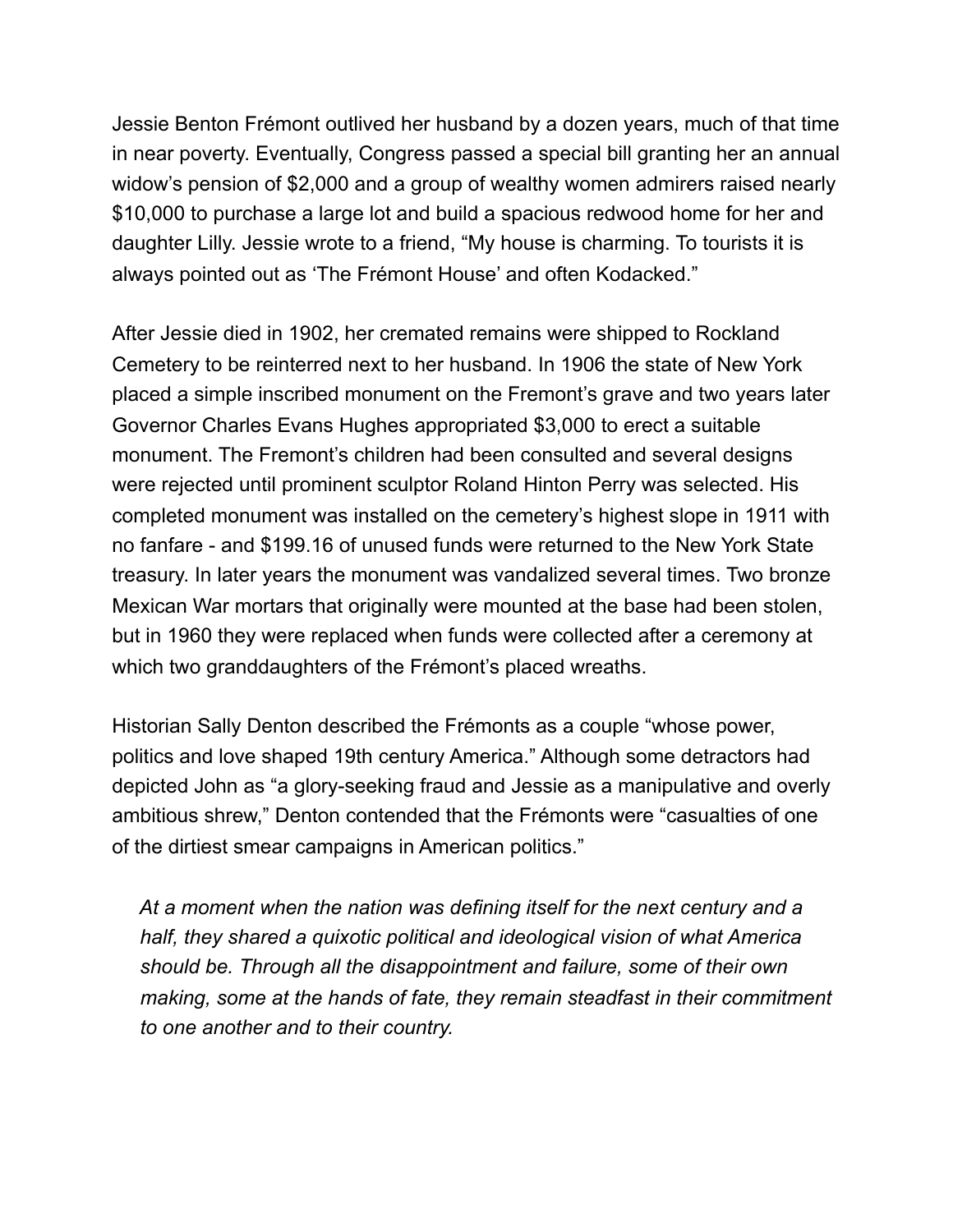Rockland historian Isabelle Savell summarized: "Driven by idealism and inspired by his devoted, valiant and mettlesome wife, his life [JCF] became a catalogue of triumphs and disasters, a neo-Greek tragedy of epic proportions." But perhaps it was Jessie, herself, who put it most succinctly: "I may not live see his enemies sitting in homage at the unveiling of his statue…but John C. Fremont's name can never be erased from the most colorful chapters of American history."

Today, John and Jessie Frémont lie beside each other on a hilltop high above the Hudson River in view of their beloved Westchester home on the other side. Although together, they are nearly forgotten - hiding in plain sight. *Sic transit gloria mundi.* Thus passes the glory of the world.

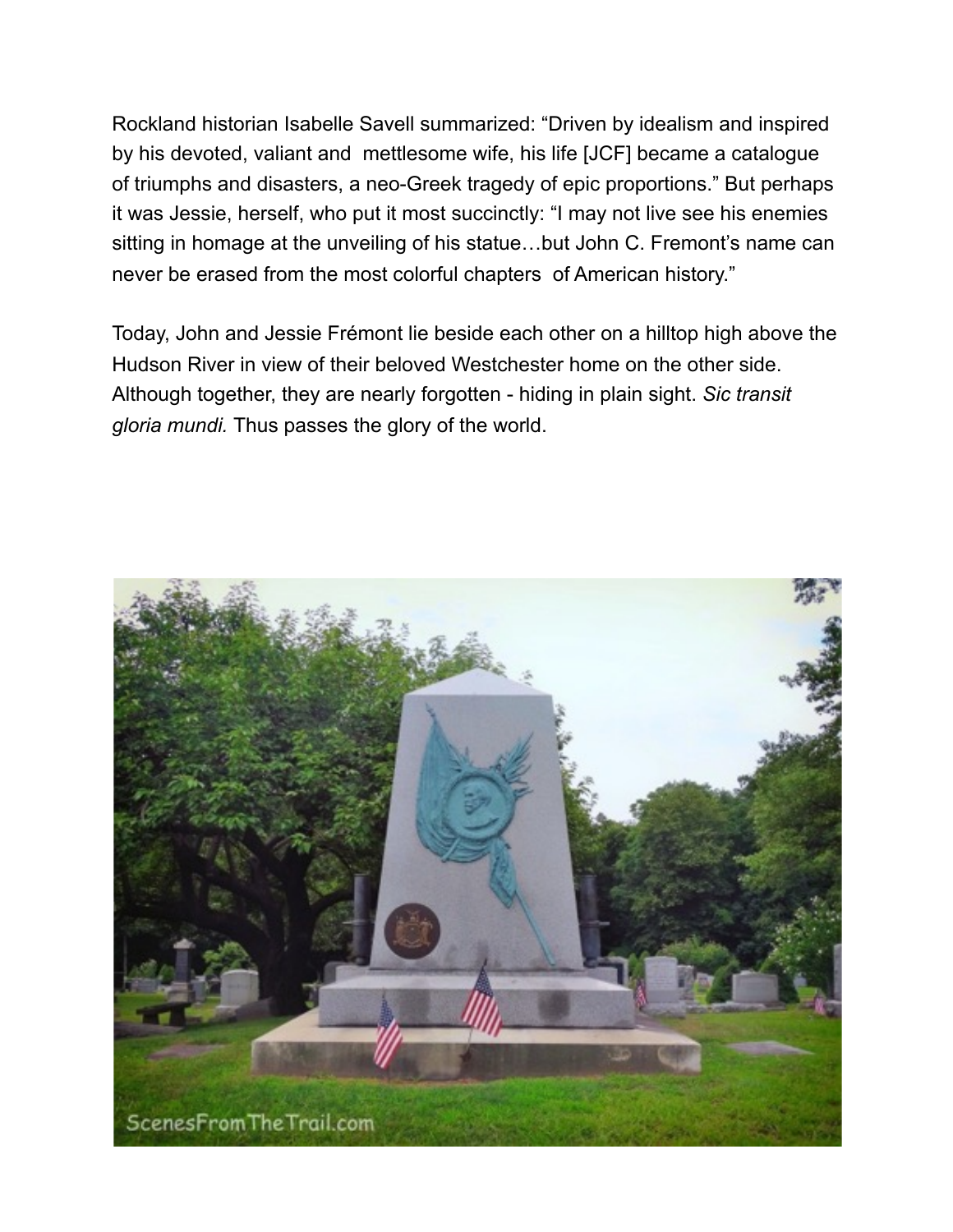#### **APPENDICES**

- 1. William Whiton described in his journal how when he courted Eleazar Lord's daughter Sarah at The Castle in 1843, they would "walk and ramble on Clausland Mountain [Mt. Nebo] …evenings [spent] at Lord's stargazing, discussing theology and singing sacred music." After their wedding ceremony in 1845, as the newlyweds walked out along Piermont Pier to board a steam ship for their honeymoon, they passed through two parallel lines formed by hundreds of railroad workers who doffed their hats and said, "God bless the Laird's (sic) daughter, God bless the bride and groom."
- 2. A vivid description of Piermont at mid-19th century appeared in *Harper's New York and Erie Railroad Guide*. New York: Harper & Brothers, 1851, p. 17-18.

 *The embankment on which the station stands divides the prettily-situated village into two parts. That to the north of us is the main business street, facing the work shops and showing along its entire length neat stores, dwellings, a church, and a large hotel, that gives it an air of dignity and importance. Above rise the steep mountains, up which are scattered beautiful cottages with now and then an elegant mansion among trees. South of the station, the village is built along the Sparkle, a small creek running from the valley…[and] beyond these, scattered over the yellow marshy 'flats' are numerous shanties, the fast disappearing types of what Piermont altogether was a few years ago, when it figured in the Gazetteer as a 'fishing village, with considerable trade, supporting three sloops!' Taipan Slote was then its title shote being, what we believe,the Dutch for ditch, and applied to the pretty stream now called Sparkill.' The population is estimated at over one thousand. The visitor will find it well worth his while to ascend the heights above the village, and enjoy the prospects they afford. The most striking of these is the map-like view across the river, Opposite is Mr. Paulding's residence in Tarrytown and Washington Irving's country seat.*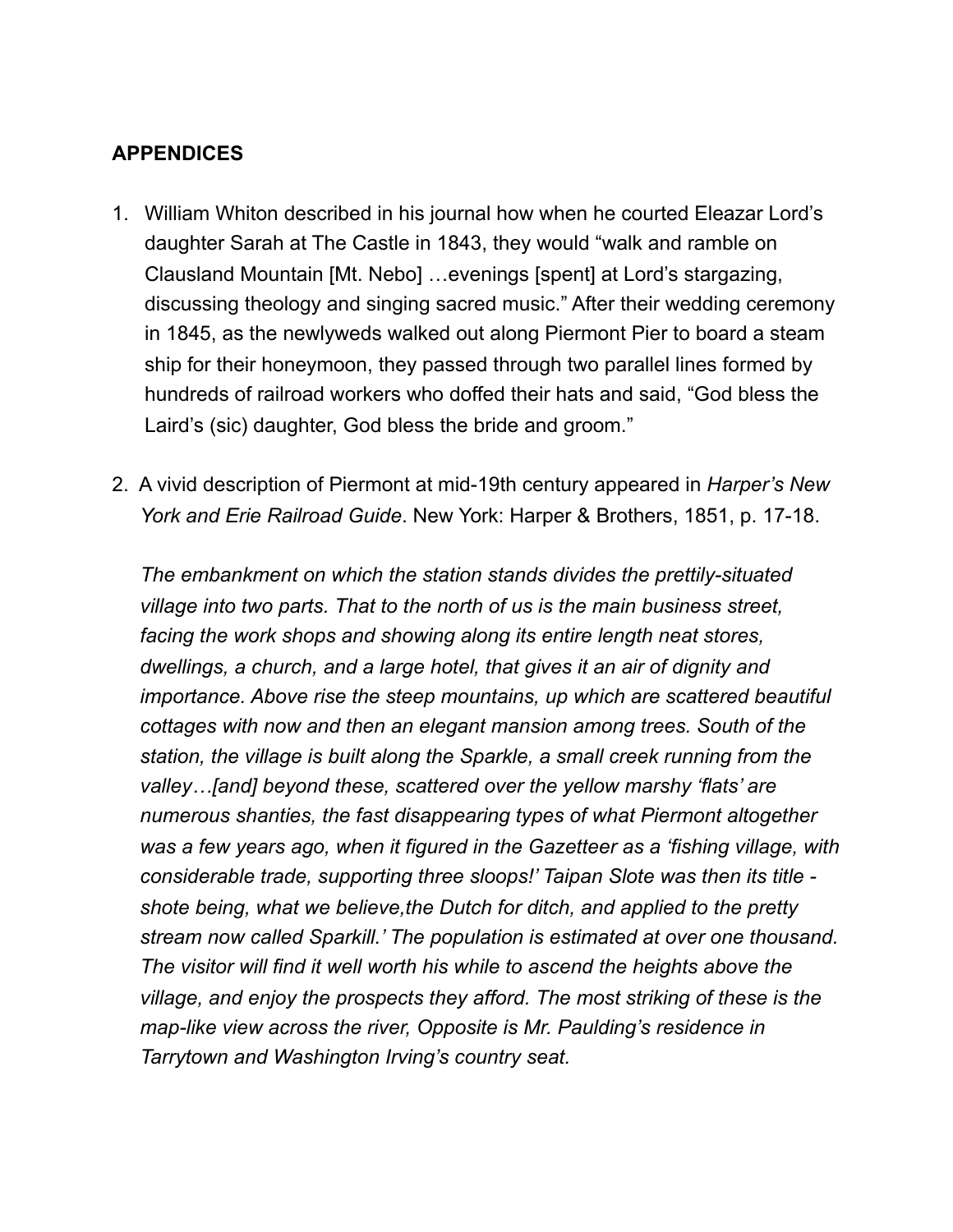3. Letter to Dorothea Dix written from Suffern, Rockland County, July 18, 1882:

 *My dear Miss Dix. A letter from your and my dear friend Dr. Eliot tells me he is going to Trenton to see you and it reminds him of the work of which I did (a very little) part under you two in '61. Before that you had put some of your thoughts into me. You may forget, but I do not, your coming up to see me in my room, as I was not well, the summer California came into the Union….You told me some things I had not then thought of, and told me to use the talents of position, fortune and such means as I had to secure attention for the good of those who could not help themselves. My dear lady I have tried to do this. It had been home teaching in many forms, example as well as precept, but yours was a command to come forth and not live for self….* 

4. In his review of the journals and letters of William Henry Whiten, historian John Scott noted that in a letter to his son Edward, WHW once revealed the essence of his own creed: "Be something. Live for some principle in life…love God, love truth, love virtue - and you will be happy. Avoid bad habits - never permit yourself, on any account to drink intoxicating liquors, not even a glass - there is death in a cup….Always cultivate the society of intelligent persons older than yourself." John Scott added, "Nothing is said of his own habit of consuming cigars, which he ordered in lots of 1,000."

5. There are many other graves at the top tier of Rockland Cemetery including such notables as Civil War General Louis Blenker, oceanographer Maurice Ewing and gynecologist Alexander Skene. Probably the most impressive monument, and certainly the tallest, is a giant white obelisk which marks the resting place of Henry Honychurch Gorringe (b. Barbados, 1841 - d. New York 1885.) According to the inscription, he was a naval officer and engineer whose "crowning work was the removal of Cleopatra's Needle from Egypt to the United States, a feat of engineering without parallel." Etched in copper relief on the monument is a picture of the precarious lifting of the monument from the desert sand. What follows here is a description of that stupendous feat: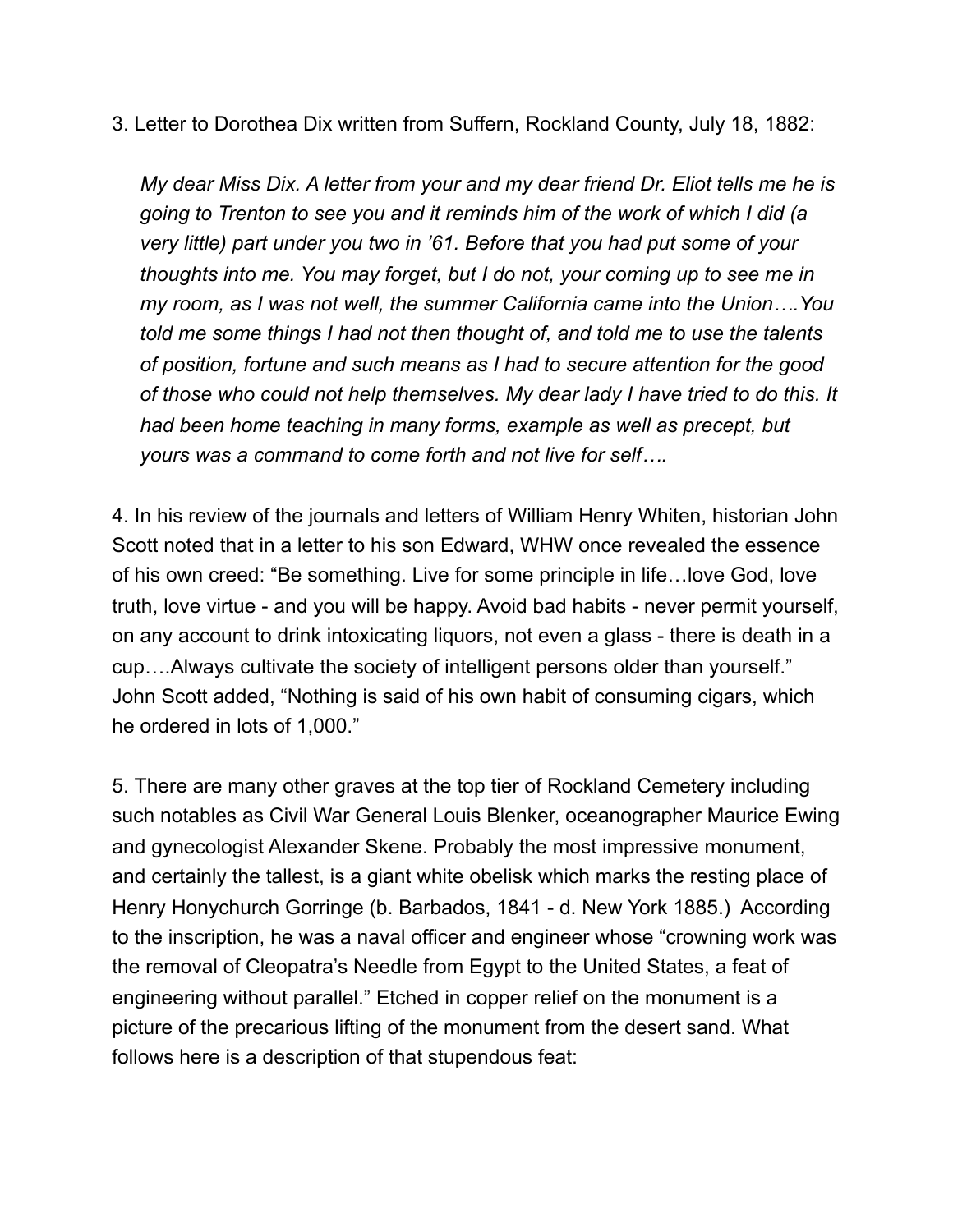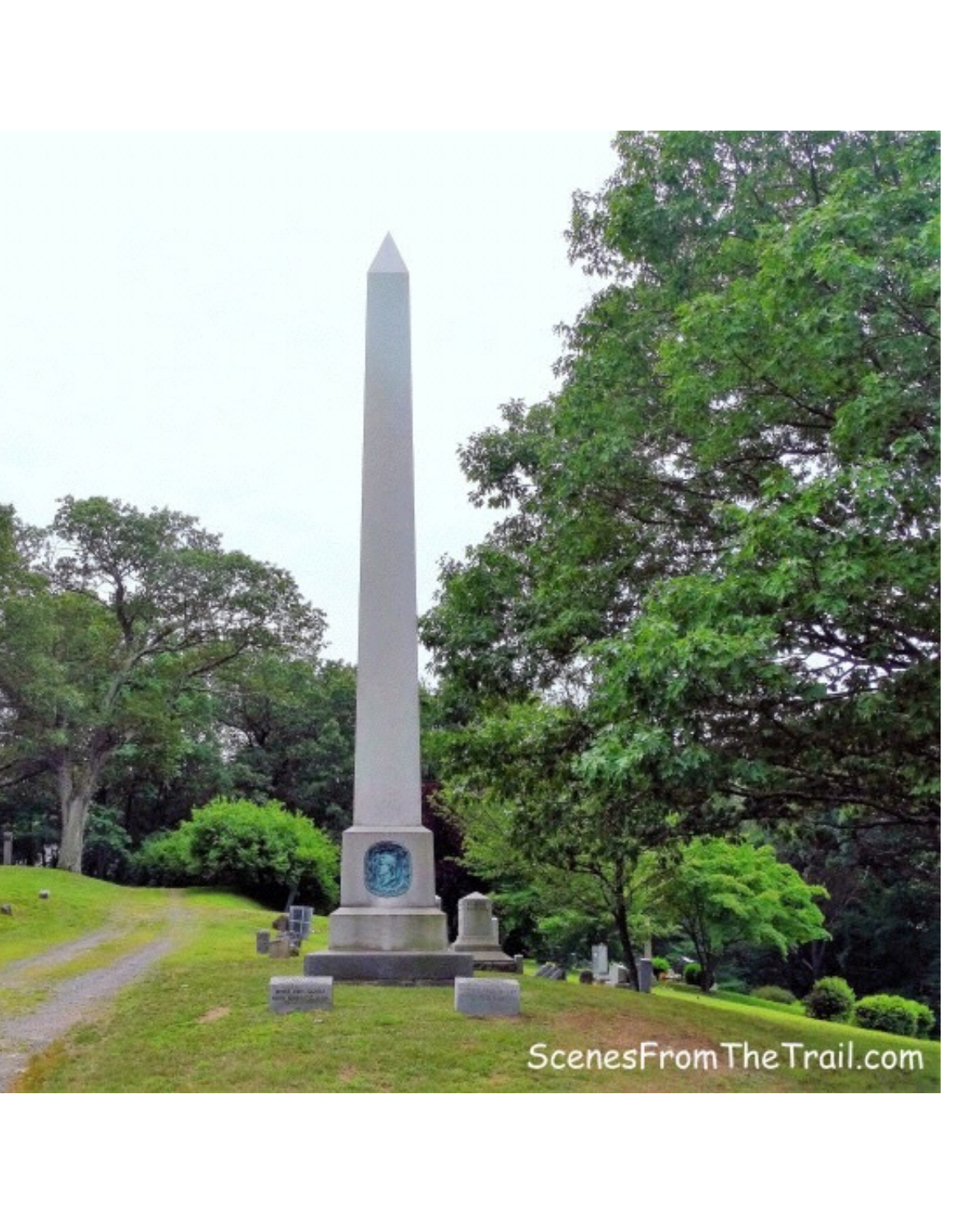*The formidable task of moving the Obelisk from Alexandria to New York was given to Henry Honychurch Gorringe, a lieutenant commander on leave from the U.S. Navy. Cleopatra's Needle is a 200 ton, 69 foot, single shaft of red granite from the Assuan (formerly Syene) Quarries at the 1st Cataract off the Nile. The 200-ton granite needle was first shifted from vertical to horizontal, nearly crashing to ground in the process. In August 1879 the movement process was suspended for two months due to local protests and legal challenges. Once those were resolved the obelisk was transported seven miles to Alexandria and then put into the hold of the steamship Dessoug which set sail 12 June 1880. The Dessoug was heavily modified with a large hole cut into the starboard side of its bow. The obelisk was loaded through the ship's hull by rolling it upon cannonballs to somewhat ease this arduous task.*

 *Despite a broken propeller, the SS Dessoug was able to make the journey to the United States. The obelisk and its 50-ton pedestal arrived at the Quarantine Station in New York in early July 1880. It took 32 horses hitched in pairs to bring it from the banks of the East River to Central Park. Railroad ramps and tracks had to be temporarily removed and the ground flattened so that the obelisk could be rolled out of the ship whose side had been cut open once again for the purpose.* 

 *The obelisk was carried through the Hudson River. The final leg of the journey was made by pushing the obelisk with a steam engine across a specially built trestle bridge from Fifth Avenue to its new home on Greywacke Knoll, just across the drive from the then recently built Metropolitan Museum of Art. Initially arriving on 20 July 1880, it had taken 112 days from Quarantine Station to arrive at the knoll. By the time the obelisk had finally entered Central Park, it was the dead of winter. Jesse B. Anthony, Grand Master of Masons in the State of New York, presided as the cornerstone for the obelisk was laid in place with full Masonic ceremony on 2 October 1880. Over nine thousand Masons paraded up Fifth Avenue from 14th Street to 82nd Street and it was estimated that over fifty thousand spectators lined the parade route. The benediction was presented by R.W. Louis C. Gerstein. The obelisk was righted by a special structure built by Henry Honychurch Gorringe. The official ceremony for erecting the obelisk was 22 February 1881.* (Wikipedia)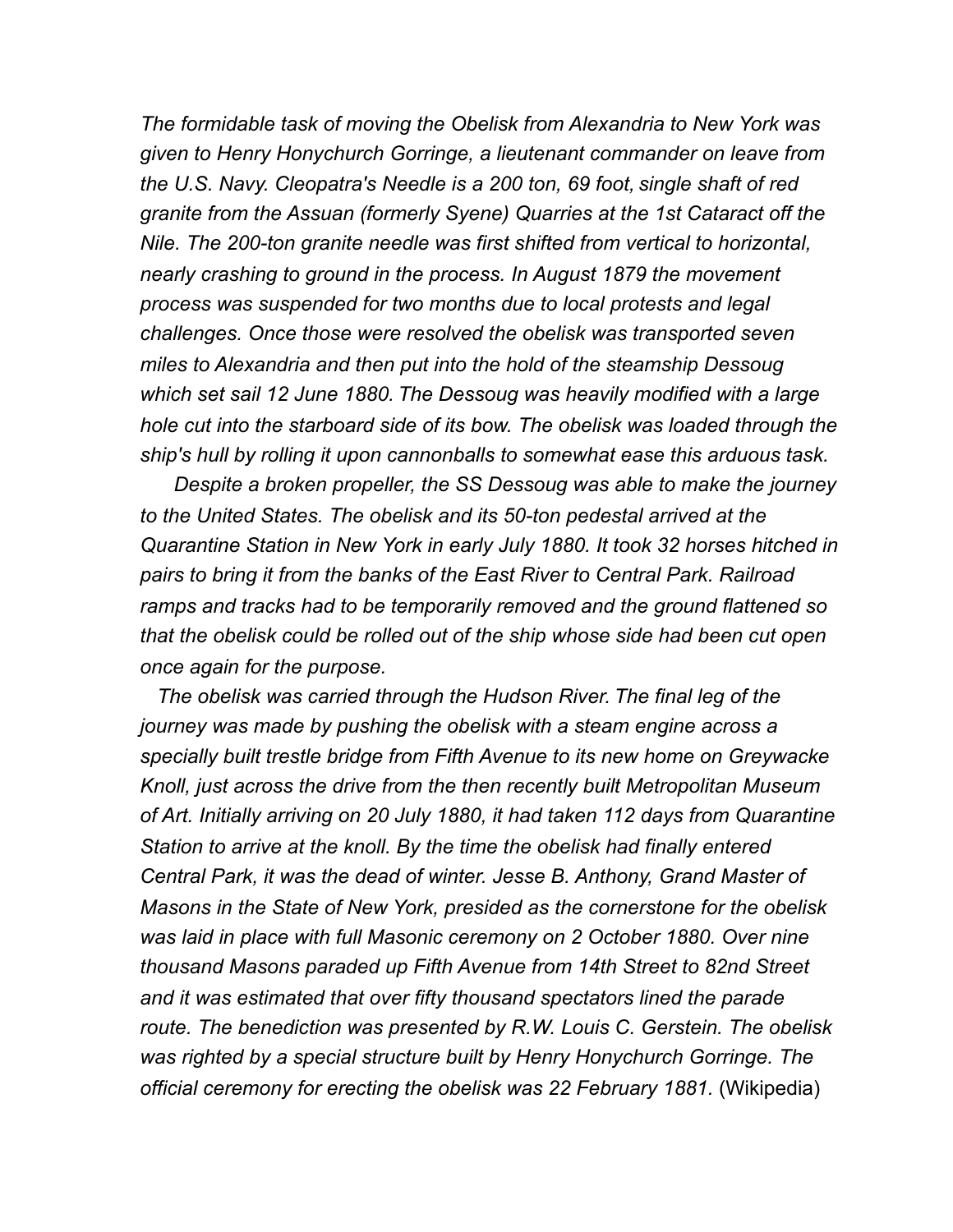#### **PRINCIPAL SOURCES**

Baracks, Clarence. "The Four Civil War Generals of Rockland County." *South of the Mountains*, Historical Society of Rockland County. Vol. 34 No. 3, June, 1989.

Chernow, Ron. *Grant*. Penguin Press, p. 144

Denton, Sally. *Passion & Principle*. Lincoln: University of Nebraska Press, 2007. Herr, Pamela and Spence, Mary Lee (Editors). *The Letters of Jessie Benton* 

*Frémont.* Urbana and Chicago: University of Illinois Press, 1993.

- Herr, Pamela. *Jessie Benton Frémont. A Biography*. Norman: University of Oklahoma Press, 1987.
- Nevins, Allan. *Frémont: Pathmarker of the West*. Lincoln: University of Nebraska Press, 1992.
- Savell, Isabelle K. "The Grail Seeker Afterward." In *John Charles Frémont. The Pathfinder*. New City: The Historical Society of Rockland County. 1989.
- Scott, John. "John Charles Frémont Man for Today," *South of the Mountains*, Tappan Zee Historical Society. Vol. 4 No. 4, October-December, 1960.
- Scott, John. "The Slote, Piermont and the Erie Railroad." *South of the Mountains*, Historical Society of Rockland County. Vol. 11 No. 3, July-September, 1967.
- Scott, John. "William Henry Whiton. Journals and Letters, 1835-1908." *South of the Mountains*, The Historical Society of Rockland County. January-March, 1983.
- Titus, Ralph B. *Eleazar Lord.The Hidden Legacy.* Piermont: Piermont Historical Society, 2017.

## **ACKNOWLEDGEMENTS**

My thanks for their assistance to Rockland County historians Marianne Leese, Craig Long and Brian Jennings. Thanks also to the Rockland Cemetery's manager Jackie Curtiss who provided archival material and for editing of this manuscript by Lorna Sarrel.

**Michael Nevins, MD Piermont, New York October, 2017**